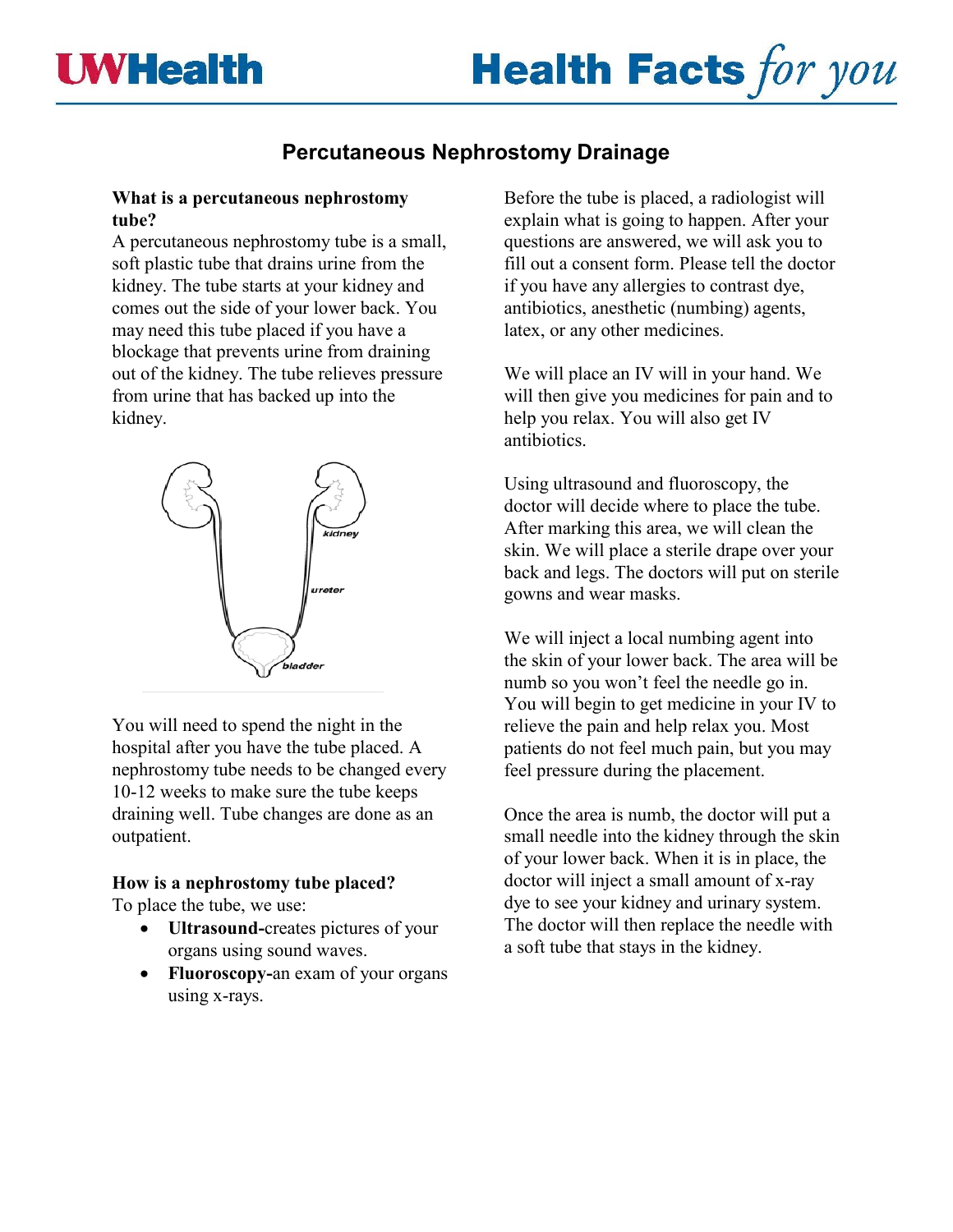

One end of the tube will remain outside your body to drain urine into a bag. The doctor will secure the tube at the skin surface with a stitch. You will also have a 2 x 2 gauze under and on top of the tube. You will have a 4 x 4 Tegaderm<sup>®</sup> dressing placed over the gauze. The procedure will take 1-2 hrs.

#### **After the Procedure**

- 1. You will return to a hospital room.
- 2. The nursing staff will be checking your vital signs such as pulse, blood pressure and temperature.
- 3. Nurses will watch how your tube is working. They will check the amount and color of your urine. **Your urine may appear blood tinged, this is normal. It will clear up over time.**
- 4. Tell the nursing staff if you have:
	- Nausea
	- Vomiting
	- Fever
	- Chills
	- Severe pain where the tube goes in
	- **Problems breathing**

## **Steps to Clean the Tube and Change the Dressing**

The tube site must remain clean to prevent an infection at the site. If using Tegaderm<sup>®</sup>, change the dressing **every 3 days**. (If your skin is too sensitive for  $Tegaderm^{\circledR}$  then you can use a 4 x 4 or 2 x 2 sterile gauze with tape). If using 4 x 4 or 2 x 2 sterile gauze, change the dressing once a day.

#### **Supplies**

- $4 \times 4$  Tegaderm<sup>®</sup>
- 2 x 2 sterile gauze
- Mild soap (ie:  $Dove^{\circledR}$ )
- Blue caps for flushing the tube

#### **Steps**

- 1. Gather all supplies needed.
- 2. Wash hands well with soap and water for 30 seconds.
- 3. Remove the old dressing.
- 4. Check the tube site for:
	- Increased tenderness or pain
	- Increased redness or swelling
	- Drainage that is green or smelly – small amount of green drainage is normal
	- Sutures at the skin site that are loose
- 5. Using a clean wash cloth, clean the skin around the tube site with soap and water. Gently scrub the skin. Rinse with wet wash cloth. Wipe dry. Allow the area to dry before putting the dressing on.
- 6. Place the Tegaderm<sup>®</sup> dressing or sterile 2 x 2 gauze under the tubing and then place the other 2 x 2 gauze over the tube insertion site.
- 7. Tape down the nephrostomy tube at the level of your hip. This helps prevent the tube from being dislodged.